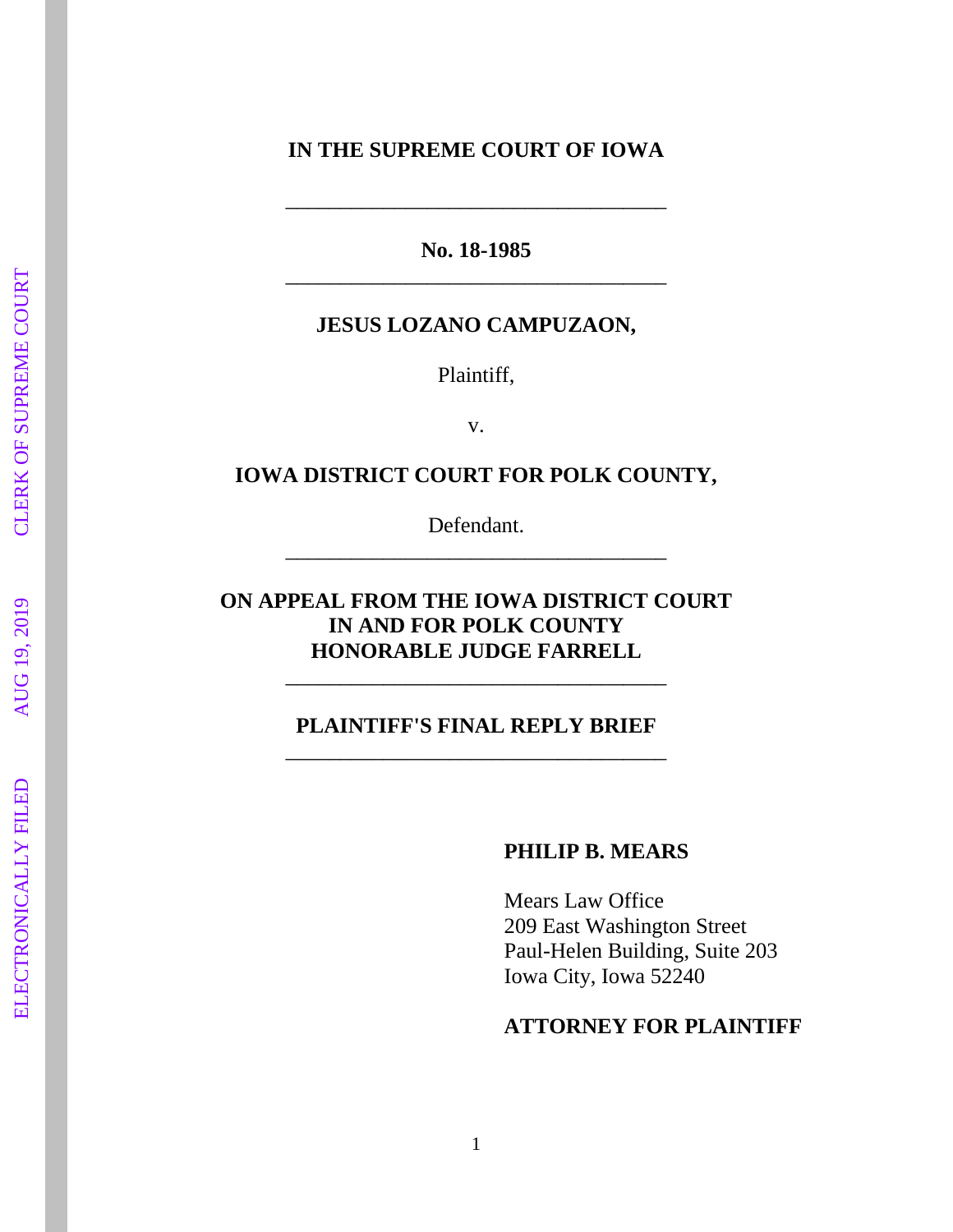### **CERTIFICATE OF SERVICE**

On August 19, 2019, the undersigned certifies that a true copy of the

foregoing instrument was served upon the Defendant-Appellant by placing one

copy thereof in the United States mail, proper postage attached, addressed to:

Jesus Lozano-Campuzano #6129731 North Central Correctional Facility 313 Lanedale Rockwell City IA 50579

### RESPECTFULLY SUBMITTED,

### /s/Philip B. Mears

PHILIP B. MEARS MEARS LAW OFFICE 209 E. Washington Street Paul-Helen Building, Suite 203 Iowa City, Iowa 52240 (319) 351-4363 Office (319) 351-7911 Fax philmears@mearslawoffice.com AT0005330

#### ATTORNEY FOR PLAINTIFF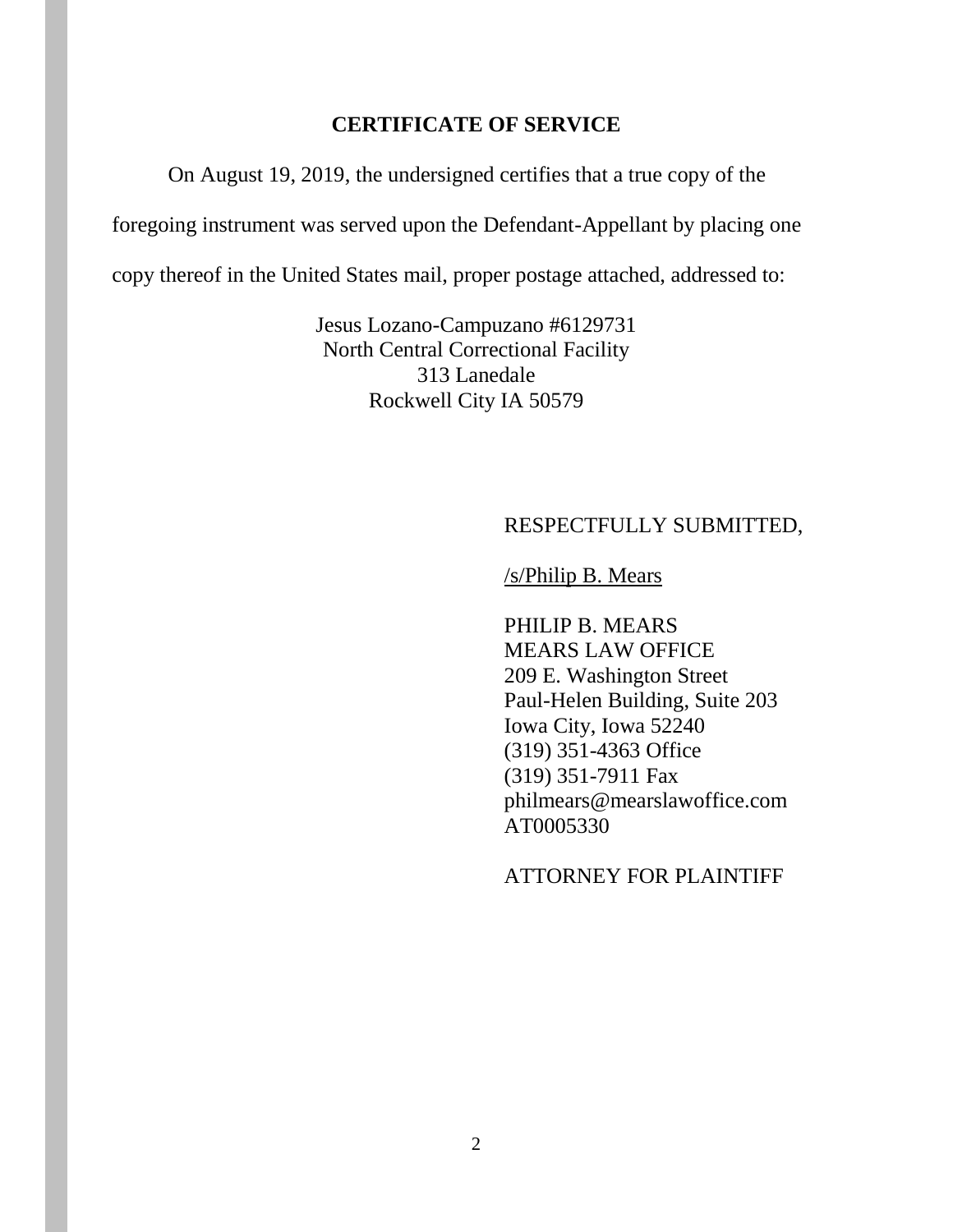# **TABLE OF CONTENTS**

| ARGUMENT I: USING THE NORMAL RULES OF STATUTORY<br><b>CONSTRUCTION THE COURT SHOULD CONCLUDE THAT THE 2016</b><br><b>LEGISLATION REDUCING MANDATORY SENTENCES FOR</b><br>DEFENDANTS SERVING SENTENCE UNDER 124.401 (1)(b) SHOULD |  |
|----------------------------------------------------------------------------------------------------------------------------------------------------------------------------------------------------------------------------------|--|
|                                                                                                                                                                                                                                  |  |
|                                                                                                                                                                                                                                  |  |
|                                                                                                                                                                                                                                  |  |
|                                                                                                                                                                                                                                  |  |
|                                                                                                                                                                                                                                  |  |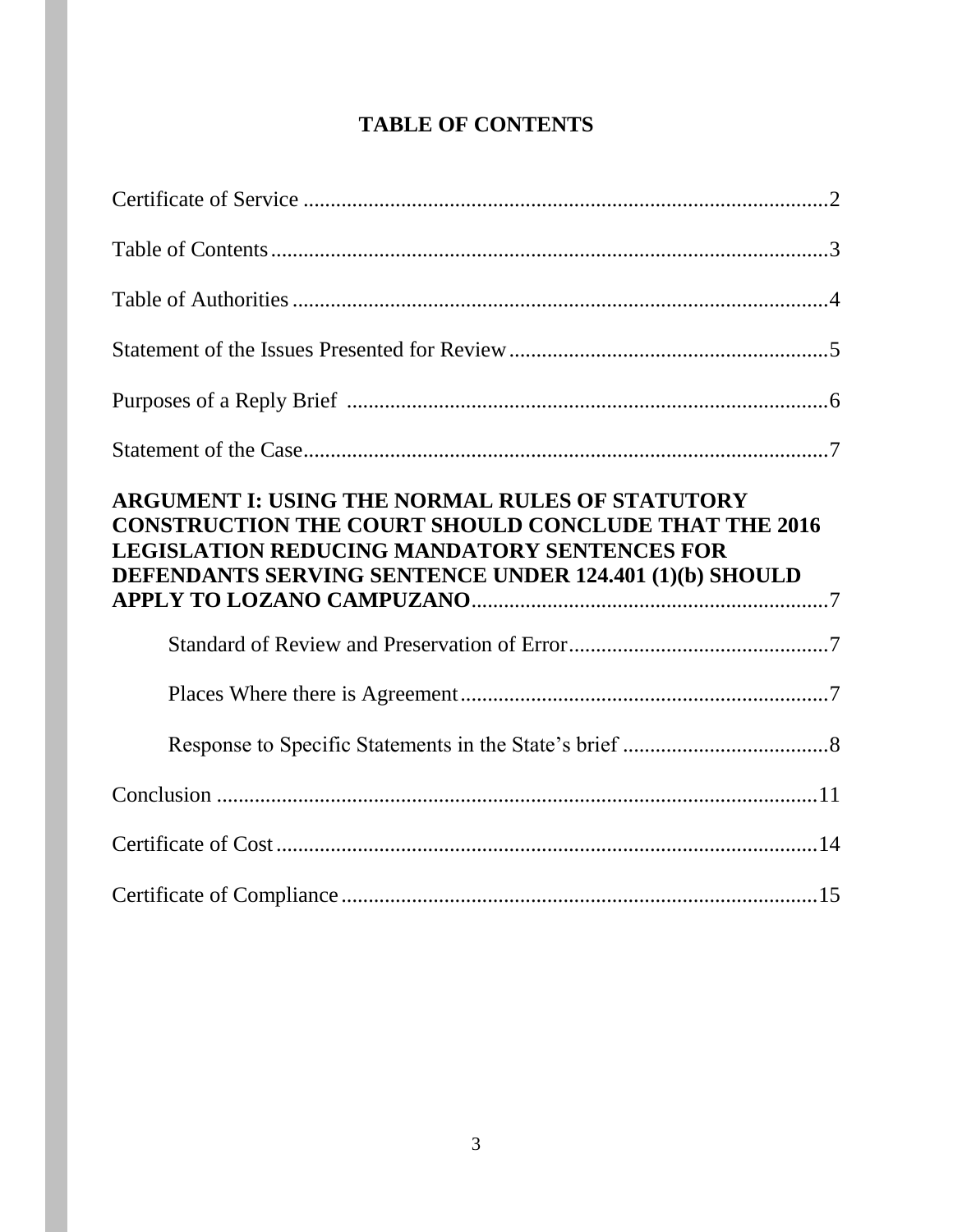## **TABLE OF AUTHORITIES**

## **STATE STATUTES**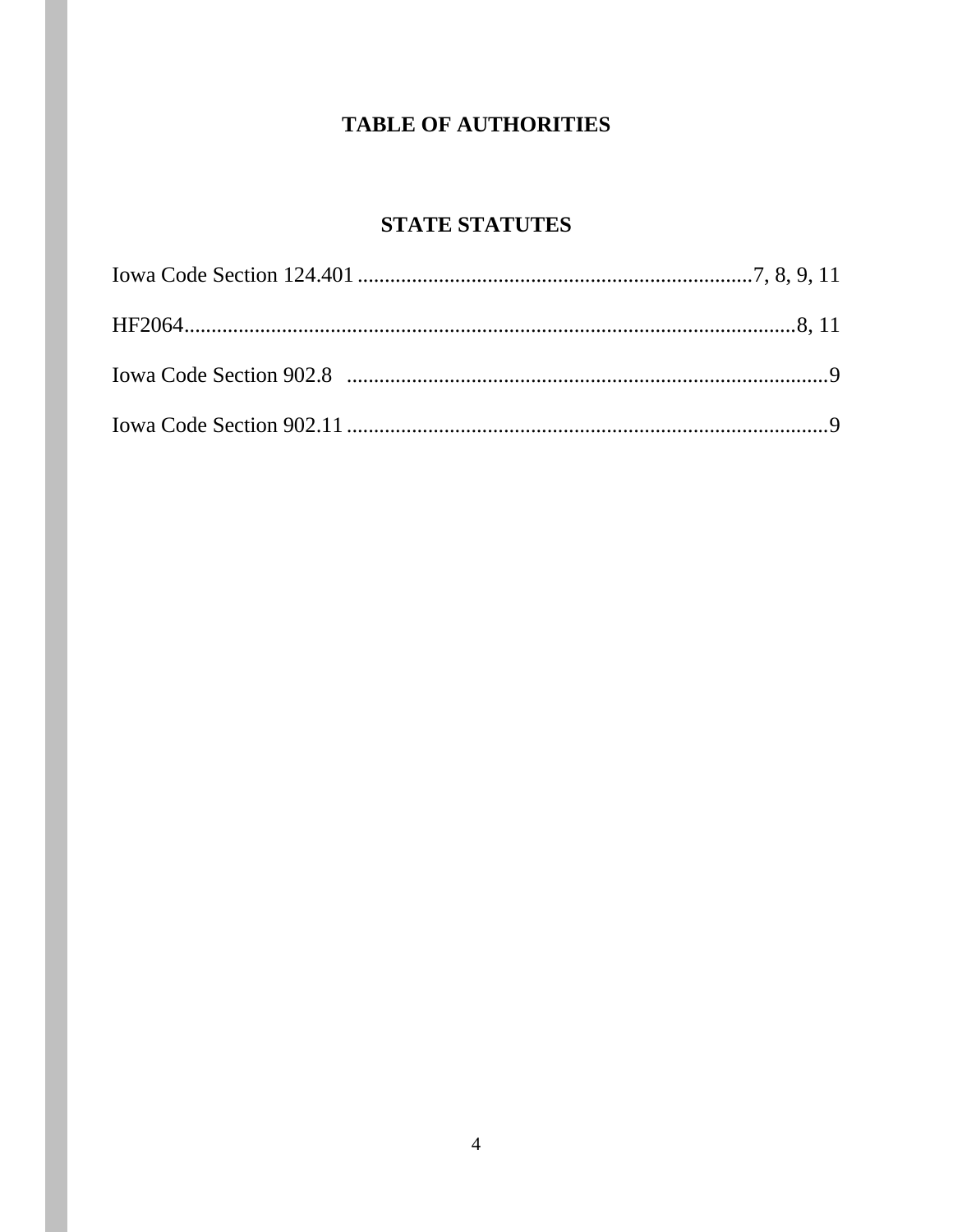### **STATEMENT OF ISSUES PRESENTED FOR REVIEW**

## **I. USING THE NORMAL RULES OF STATUTORY CONSTRUCTION THE COURT SHOULD CONCLUDE THAT THE 2016 LEGISLATION REDUCING MANDATORY SENTENCES FOR DEFENDANTS SERVING SENTENCE UNDER 124.401 (1)(b) SHOULD APPLY TO LOZANO CAMPUZANO**

Iowa Code Section 124.401

HF2064

Iowa Code Section 902.8

Iowa Code Section 902.11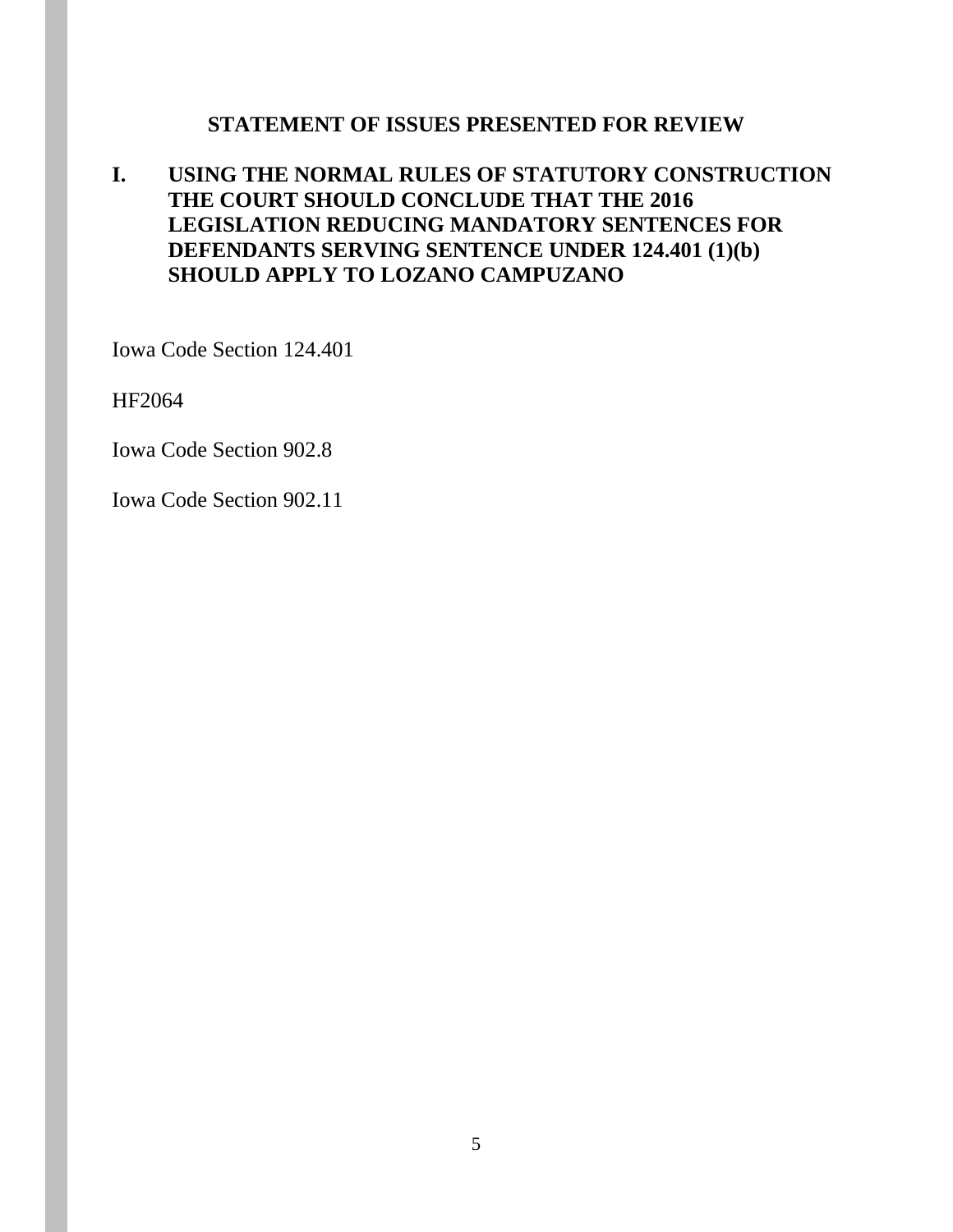## **Purposes of a Reply Brief**

In any reply brief, it is appropriate to do three things. First, the brief can update the case law if there have been any changes in the time since the original brief. There is no such new law.

Second, the brief can reply to specific statements by the State in its brief.

Finally, the brief can point out the places in the State's brief where there is an agreement as to certain points, perhaps because the matter was not contested.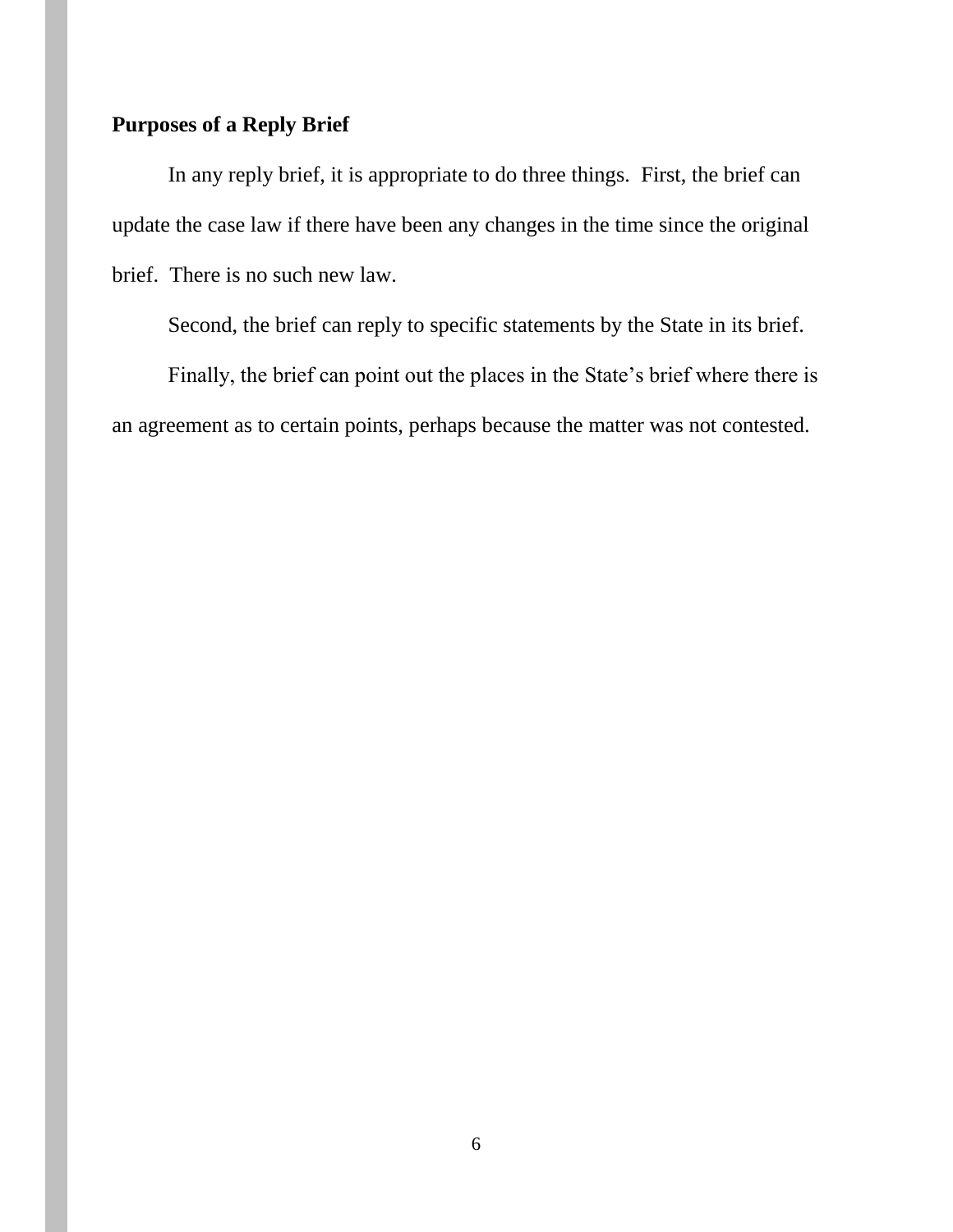#### **STATEMENT OF THE CASE**

There is no disagreement as to the Statement of the case, or the facts or the

proceedings below.

#### **ARGUMENT**

**I**

## **USING THE NORMAL RULES OF STATUTORY CONSTRUCTION THE COURT SHOULD CONCLUDE THAT THE 2016 LEGISLATION REDUCING MANDATORY SENTENCES FOR DEFENDANTS SERVING SENTENCE UNDER 124.401(1)(b) SHOULD APPLY TO LOZANO-CAMPUZANO**

### **Standard of Review and preservation of error:**

The parties agree as to the standard of review and that the issue is preserved.

#### **Places where there is agreement between the parties**

The parties agree as to the facts in this case.

The parties agree that Lozano was sentenced after a guilty plea on April 5,

2016 for a B Felony drug offense under 124.401. The specific B felony was

 $124.401(1)(b)(7)$ .

The sentence he received was enhanced because of the firearm element

under subsection 124.401(1)(e). The enhanced punishment of 50 years was subject

to a one-third mandatory minimum. That mandatory minimum was reduced by the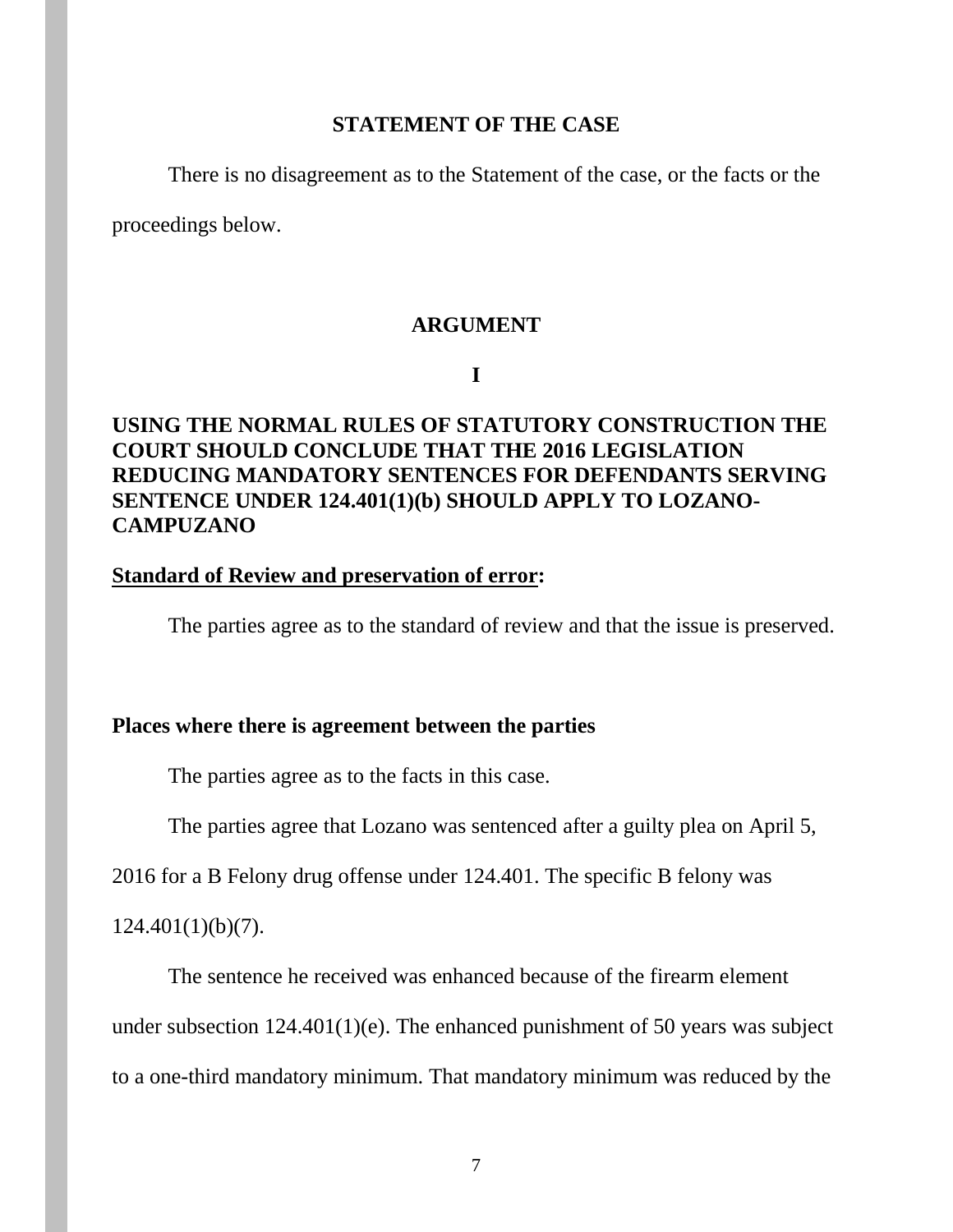sentencing judge by one-third because he pled guilty. The entire sentence, including the mandatory, was subject to reduction for earned time.

In 2016 the legislature enacted House File 2064, which went into effect on July 1, 2016, several months after Lozano-Campuzano had been sentenced.

The legislature specifically provided that the reduction for drug offenses would have retroactive effect to certain sentences.

It would apply to convictions under 124.401(1)(b).

The legislature said it would not apply if the defendant had either a prior drug felony or a prior forcible felony.

The parties stipulate that neither of those disqualifiers applied for Lozano-Campuzano.

In a somewhat piece of irony, both sides say that HF2064 has a plain meaning. At the same time, the parties significantly disagree about what that plain meaning is.

### **Response to specific statements in the State's brief**

The State suggests that HF2064 is, "expressly not applicable to him." State's Brief pg. 13. The State notes the statute is applicable to persons sentenced under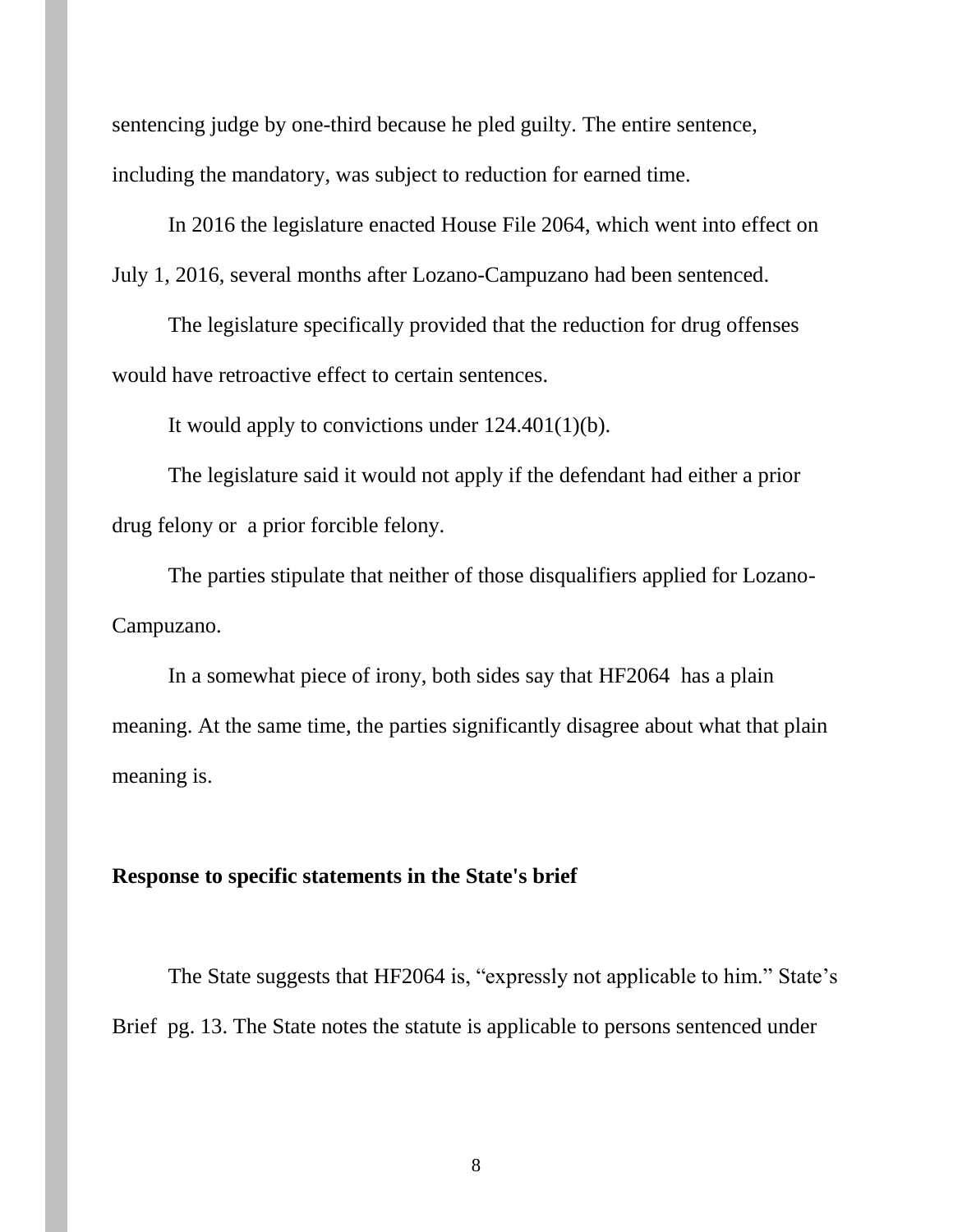124.401 (1)(a), (b) or (c). The State asserts that Lozano Campuzano was convicted under subsection (e).

Response: Lozano-Campuzano was clearly sentenced under "b" with that sentence enhanced by subsection "e". The statement that he was convicted only under subsection "e" is simply not correct.

The State on page 14 of its brief discusses whether the enhancement creates a different crime. The State mentions cases that require that enhancements based on an additional element, be pled and proven.

Response: This is apples compared with oranges. The fact that the enhancement is based on an additional element does not avoid the fact that it is an enhancement to the underlying offense. The enhancement is not a crime by itself. This is true whether the enhancement is for two prior felonies, in the case of the habitual offender in 902.8, or is for having a prior forcible felony, when the enhancement is under 902.11. The underlying offense for Lozano-Campuzano was 124.401 (1)(b).

The State discusses Lozano's reference to absurd results at page 18 of its brief.

9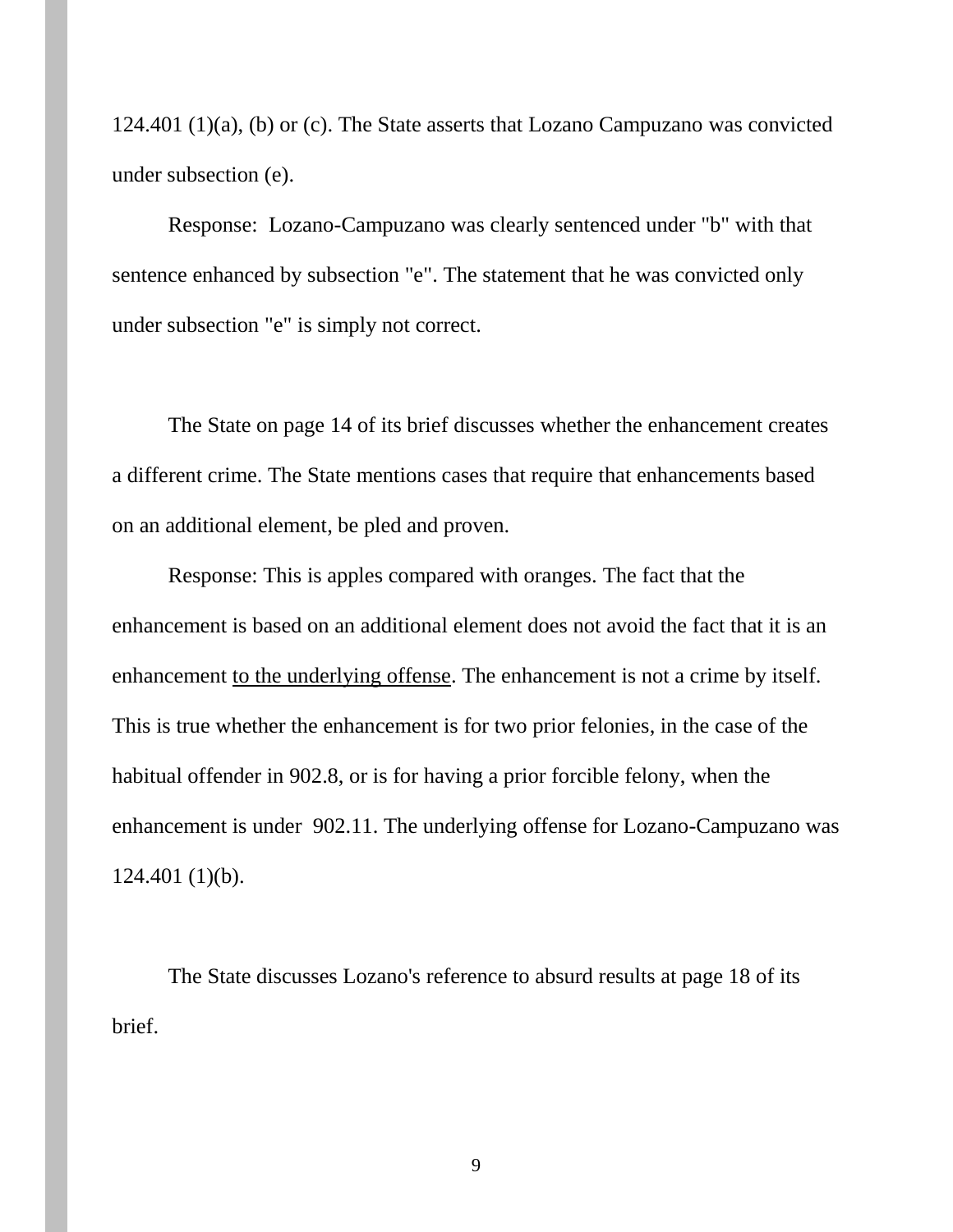Response: Lozano in his brief talked about avoiding absurd results in two contexts. First, he responded to Judge Farrell's decision, which had supported its conclusion by identifying what the judge thought was an absurd result. See Ruling page 9; Appx. p. 51.

Judge Farrell wrote that Lozano's interpretation would produce the absurd result that defendants with C and B Felonies would have their enhancements reduced but defendant's with D Felonies or Aggravated Misdemeanors would not get it. See ruling pg. 9. Appx.51.

Lozano's response of course was that there is no mandatory minimum sentence at all for D Felonies or aggravated misdemeanors. For that reason, the mandatory minimum cannot be enhanced by "e".

The State in its brief makes no effort to respond to this argument or to defend this flaw in the judge's reasoning.

Lozano had also argued that the State's interpretation would itself lead to an absurd situation. Lozano pointed out that the legislature in 2017 definitively eliminated all mandatory sentences for people with C drug Felonies. The State's interpretation that an enhancement under "e" essentially stands alone, would mean that anyone with a C Felony which had been enhanced, would still have that mandatory. That is clearly contrary to the legislature's intent.

10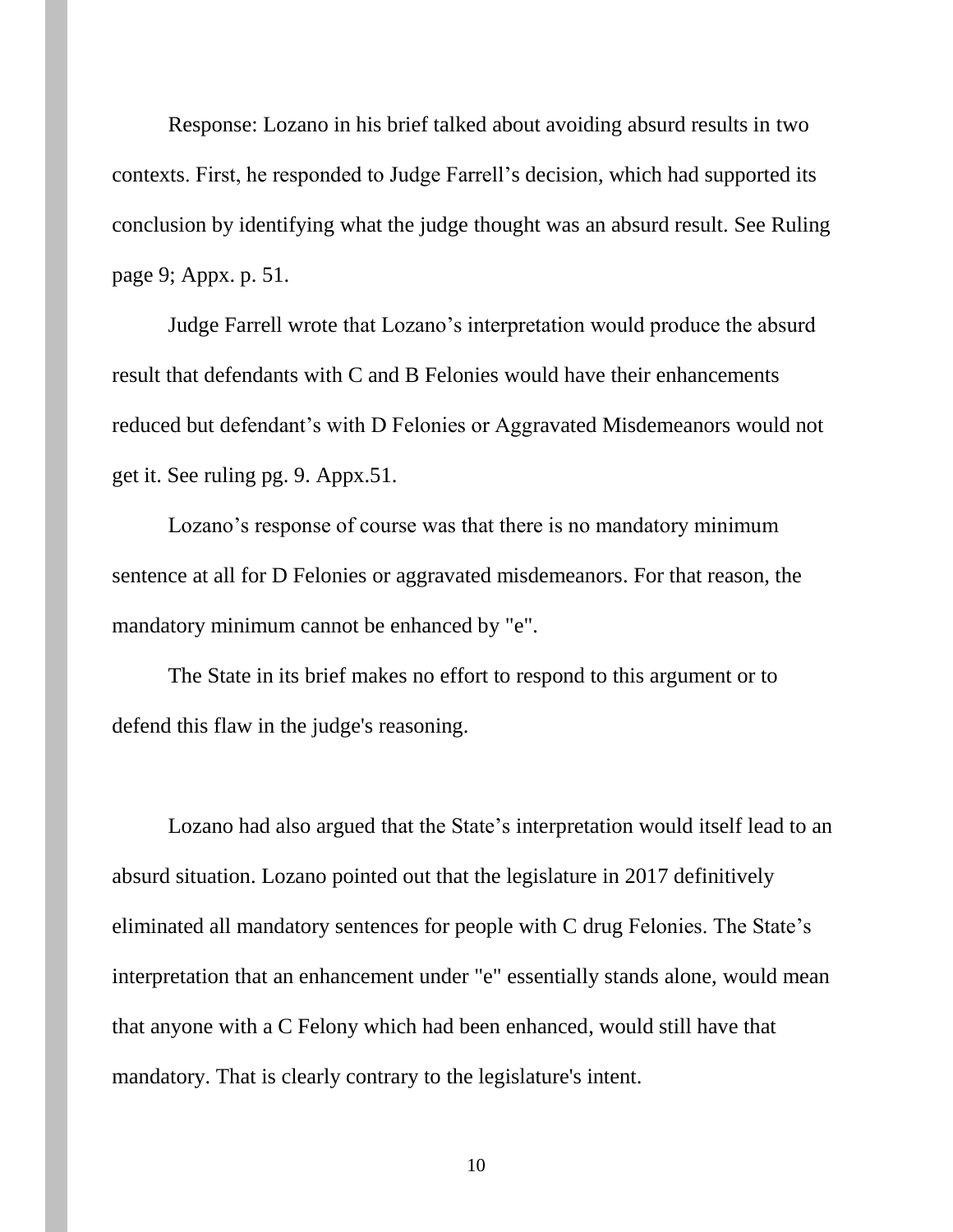The State's brief does not respond to this analysis. Rather it says that drugs and guns rationally could be treated more harshly. That argument misses the point. The enhancement under "e" can only enhance what has been given in the rest of the statute. If there is no mandatory for D felonies or C felonies, there is no mandatory to enhance.

In the case of  $124.401(1)(b)$  there is a mandatory. That mandatory is subject to enhancement. The legislature said it is also subject to the 50% reduction, unless there is a prior drug felony or a prior forcible felony. Lozano-Campuzano had neither of those prior offenses.

#### **CONCLUSION**

This appeal presents an issue of statutory construction. Lozano-Campuzano was sentenced in April, 2016. He was sentenced under 124.401(1)(b) and given a mandatory minimum sentence.

In 2016, the Legislature enacted a statute, HF 2064, which went into effect on July 1, 2016. That statute specifically said it applied retroactively to persons already sentenced.

The new legislation cut in half a good number of the mandatory minimum sentences imposed under 124.401(1). The legislature said the new statute should apply retroactively to convictions under 124.401(1)(b).

The legislature set out two exceptions where the reduction would not apply.

11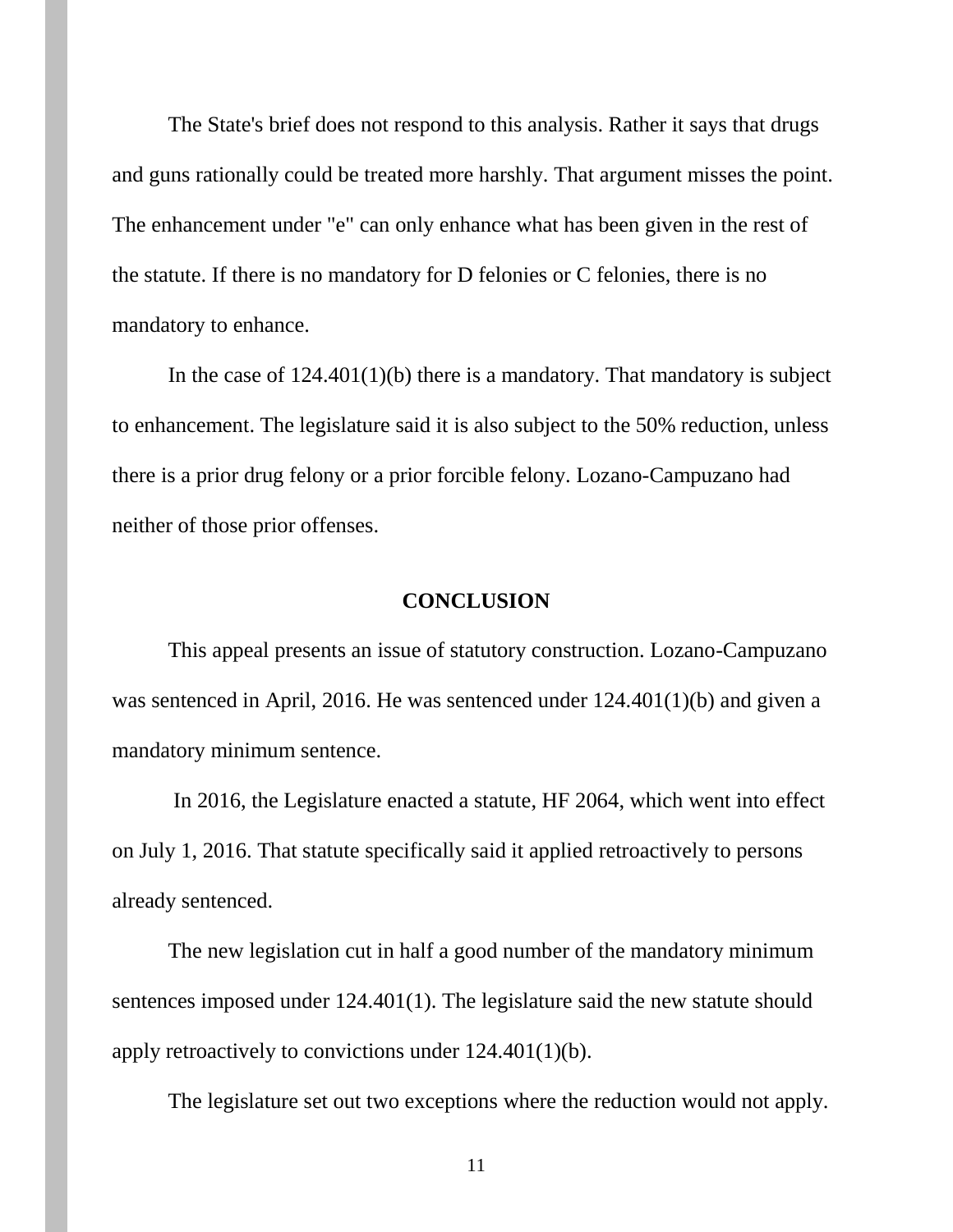The State and the lower court agreed that neither of the exceptions applied to Lozano-Campuzano.

The statute is unambiguous. This Court should direct the IDOC to give Lozano-Campuzano the further reduction in sentence required by the new statute.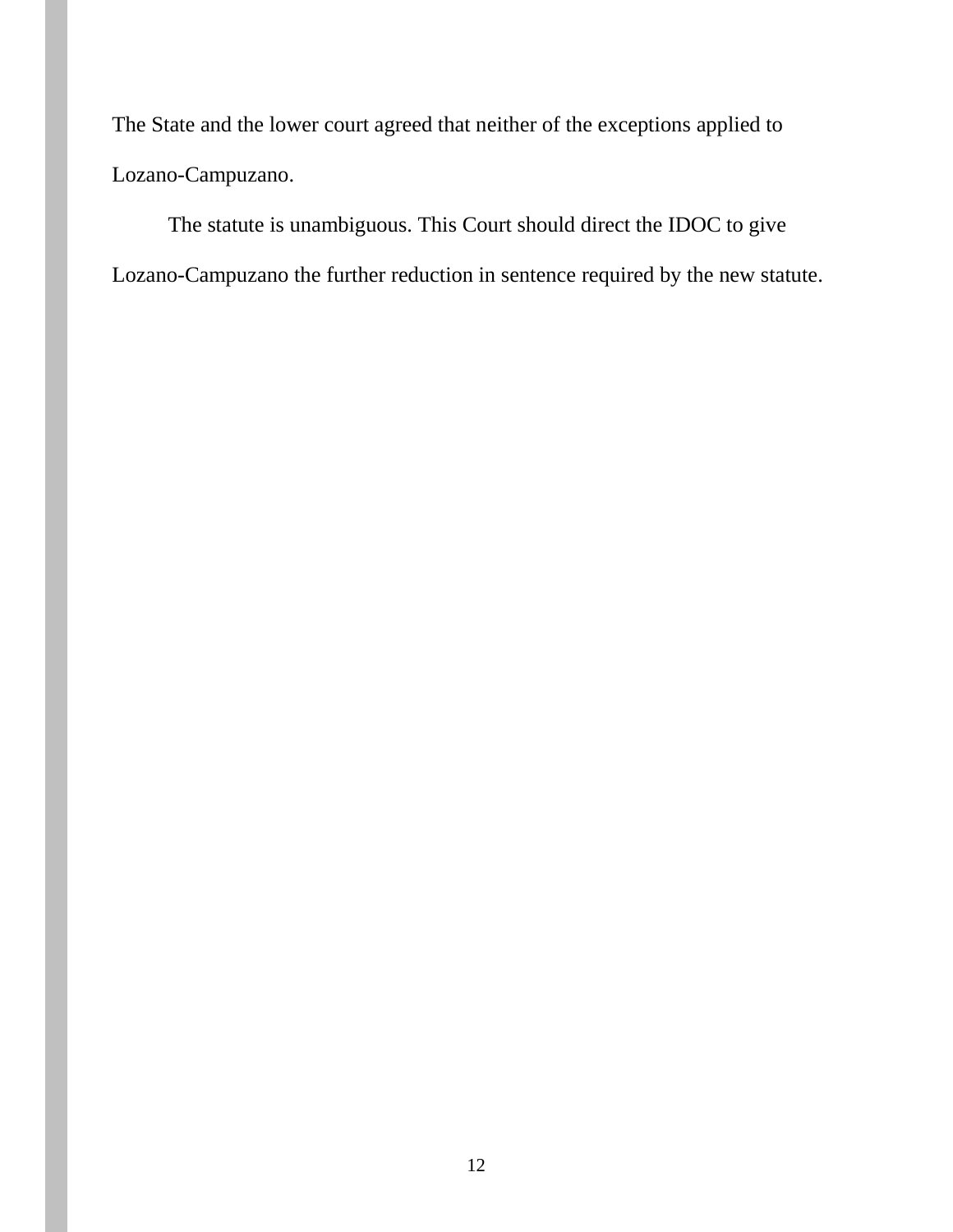## RESPECTFULLY SUBMITTED,

/s/ Philip B. Mears PHILIP B. MEARS

MEARS LAW OFFICE 209 E. Washington Street Paul-Helen Building, Suite 203 Iowa City, Iowa 52240 (319) 351-4363 Office (319) 351-7911 Fax philmears@mearslawoffice.com AT0005330

ATTORNEY FOR APPELLANT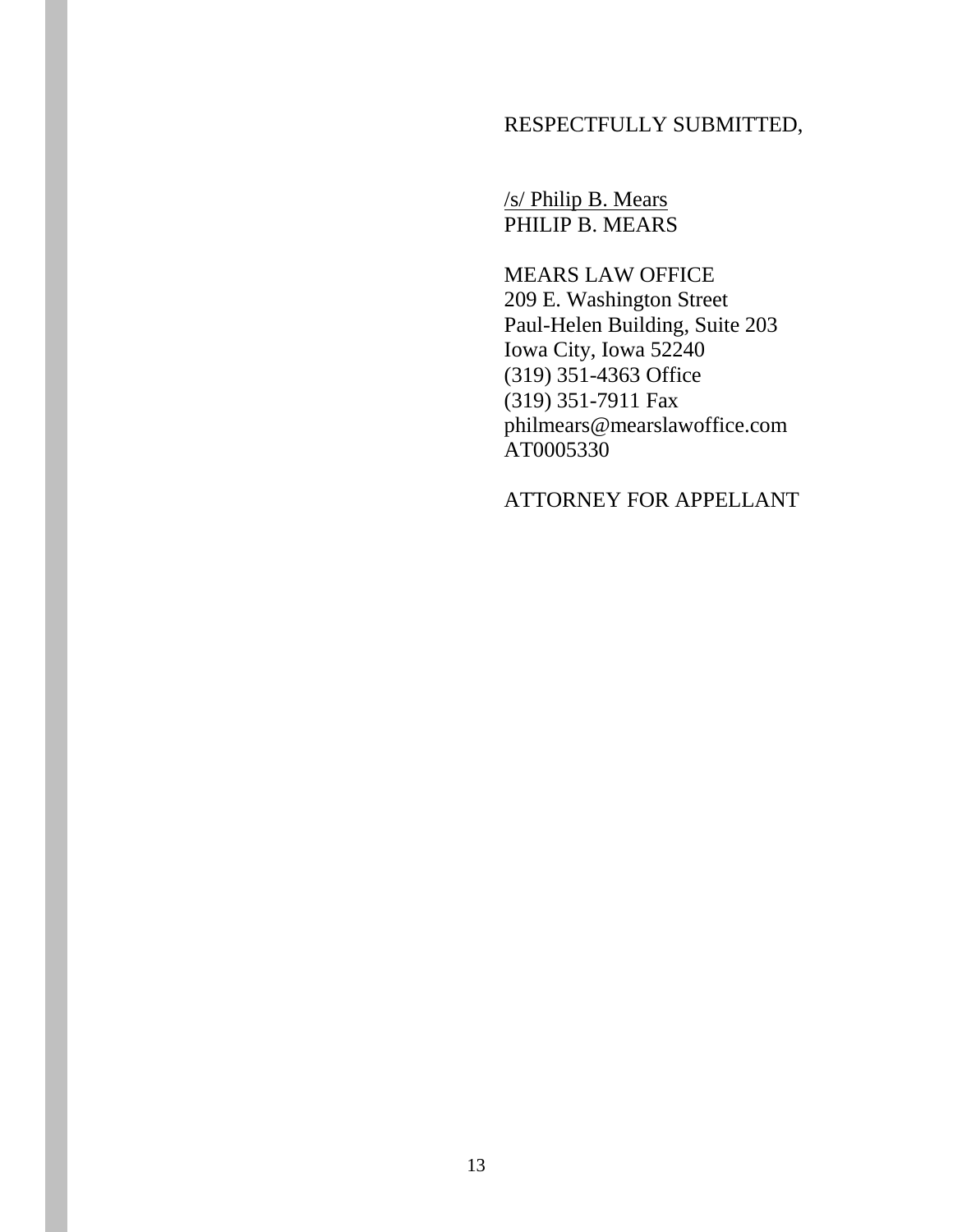## **ATTORNEY'S CERTIFICATE OF COSTS**

I, Philip B. Mears, Attorney for the Appellant, hereby certify that the cost of preparing the foregoing Appellant's Final Reply Brief was \$1.50.

RESPECTFULLY SUBMITTED,

/s/ Philip B. Mears PHILIP B. MEARS

MEARS LAW OFFICE 209 E. Washington Street Paul-Helen Building, Suite 203 Iowa City, Iowa 52240 (319) 351-4363 Office (319) 351-7911 Fax philmears@mearslawoffice.com AT0005330

ATTORNEY FOR APPELLANT